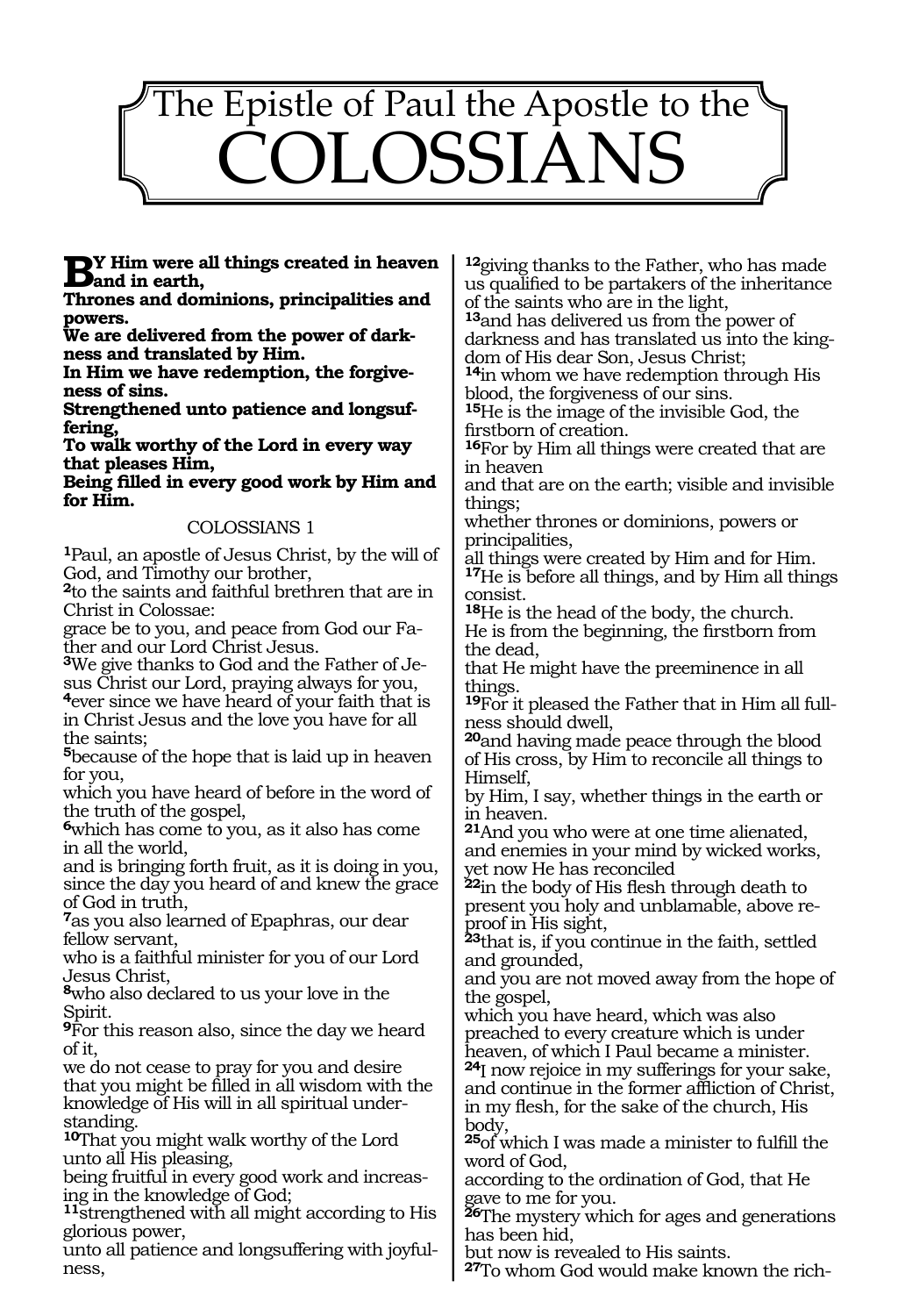es of the glory, of this mystery among the Gentiles, which is Christ in you, the hope of glory, **<sup>28</sup>**whom we preach, warning every man and teaching every man, in all wisdom, that we may present every man, perfect in Christ Jesus.

**<sup>29</sup>**For this reason I also labor more arduously, striving according to the working that is at work in me mightily.

## **CWDS Bible Quotes**

- *1. Whatever you give birth to you build, you pray for consistently, and constantly, you encourage to maturity and you rejoice in.*
- *2. Your expectation of hope in heaven should inspire your demonstration of faith in Christ and your expression of love for all the saints.*
- *3. The truth of the gospel does not need to be eloquently worded, but it needs to be diligently proclaimed across the world; it is a quick-growing, high-yielding and delightful seed that fills the heart with thanksgiving and reproduces continuously.*
- *4. Specific prayer yields specified results; prayer without an assignment yields any result and possible disappointment.*
- *5. The depth of your Christian walk is limited to the breadth of knowing His will, the heights of your spiritual understanding and the wisdom to apply all this knowledge effectively.*
- *6. There is no wealth, work, attainment or assignment that we do that can make us worthy of the Lord; we can only be worthy by alignment, that is, walking worthy by pleasing Him fully.*
- *7. Fruitfulness is not an exception for believers but an expectation; believers are expected to engage in only good works and to be fruitful in every good work.*
- *8. You need to be strengthened with might according to His mighty power, not to make you mighty fearsome, but so you may be mighty patient, mighty temperate and be filled with mighty much joy.*
- *9. A simple confession of faith in the natural is a mighty deliverance in the spiritual and a transfer from one kingdom to the other, darkness to light, and from one king to the other, the devil to the dear Son of God, Jesus.*
- *10. Sin is our condemnation; forgiveness of sin is our redemption; His blood is our conveyance.*
- *11. Jesus is the created Creator of all things created, the first of all creation, by whom, through whom, in whom and for whom all things were created, so He may rule over all creation.*
- *12. The visible world and the invisible, the world of the spirits and the world of flesh, heaven and hell, angels and demons, know Jesus as Creator and Lord; the church knows Him in a personal way as Redeemer and its Head.*
- *13. The process of reconciliation begins with peace; it takes sacrifice to achieve peace; something or someone must give. Jesus reconciled all things to Himself having made peace by the blood of the cross.*
- *14. Sacrifice means something must be selflessly released or killed: person, thing, privilege, possession, rights, or opinion; for peace.*
- *15. We were guilty without doubt beyond question; alienated beyond approach, yet reconciled and justified beyond reproach, by the cross, not by our own efforts.*
- *16. There is no question about God completely removing your sin and reproach, the question is of you remaining complete in Him, not moving from the grace.*
- *17. Target every creature under heaven; you may not reach them physically but God will expand your reach beyond you if you will reach into Him to reach out to the far reaches beyond you.*
- *18. Ministry is stewardship of the word that will take energy, enthusiasm, effort, affliction and endur- ance to execute.*
- *19. The mystery of the ages hidden in the pages of the law is now revealed history; it is no longer us working our own story of righteousness, but Christ in us the hope of glory.*
- *20. It is not the perfect presentation of the gospel that matters, but the persistent presentation of the perfecting gospel to present everyone perfect before God.*

# **PRAYER POINTS**

- By the power of the Holy Spirit, I stir up the passion of follow up and follow through in prayer, and of communication into the hearts of believers, in the name of Jesus.
- My Father God, let wells of life and love, spring from my covenant of hope with You, in the name of Jesus.
- I speak life to every seed of the gospel that is sown in the hearts of unbelievers. Amen.
- Power to pray and get results fall upon believers, in the name of Jesus. Amen.
- Holy Spirit, let leaders in ministry and every believer be endowed with wisdom in spiritual understanding and the power to know Your will. Amen.

# **WALKING** in Christ, living the life<br> **In Him whom the fullness of the Godhead dwells.**

**Buried, baptized, by faith we arise complete in Him and quickened as well. Holding the head, being nourished and fed, rooted and built up, established in faith. Knit together we are, increasing with God in the Lord,**

**All deterrents to growth to the cross were all nailed.**

#### COLOSSIANS 2

**<sup>1</sup>**For I desire that you know the great conflict I had for you and for those at Laodicea, and for as many as have not seen my face in person as yet.

**<sup>2</sup>**That their hearts may be comforted, being knit together in love,

and prospering unto all richness in Him, of the full assurance of understanding, to the knowledge of the mystery of God and of the Father, and of Christ,

**3**in whom all treasures of wisdom and knowledge are hidden.

**<sup>4</sup>**And this, I say, lest any man should deceive you with enticing words;

**5**for though I am absent in the flesh, I am present with you in the spirit,

rejoicing and beholding your order and your steadfast faith that is in Christ.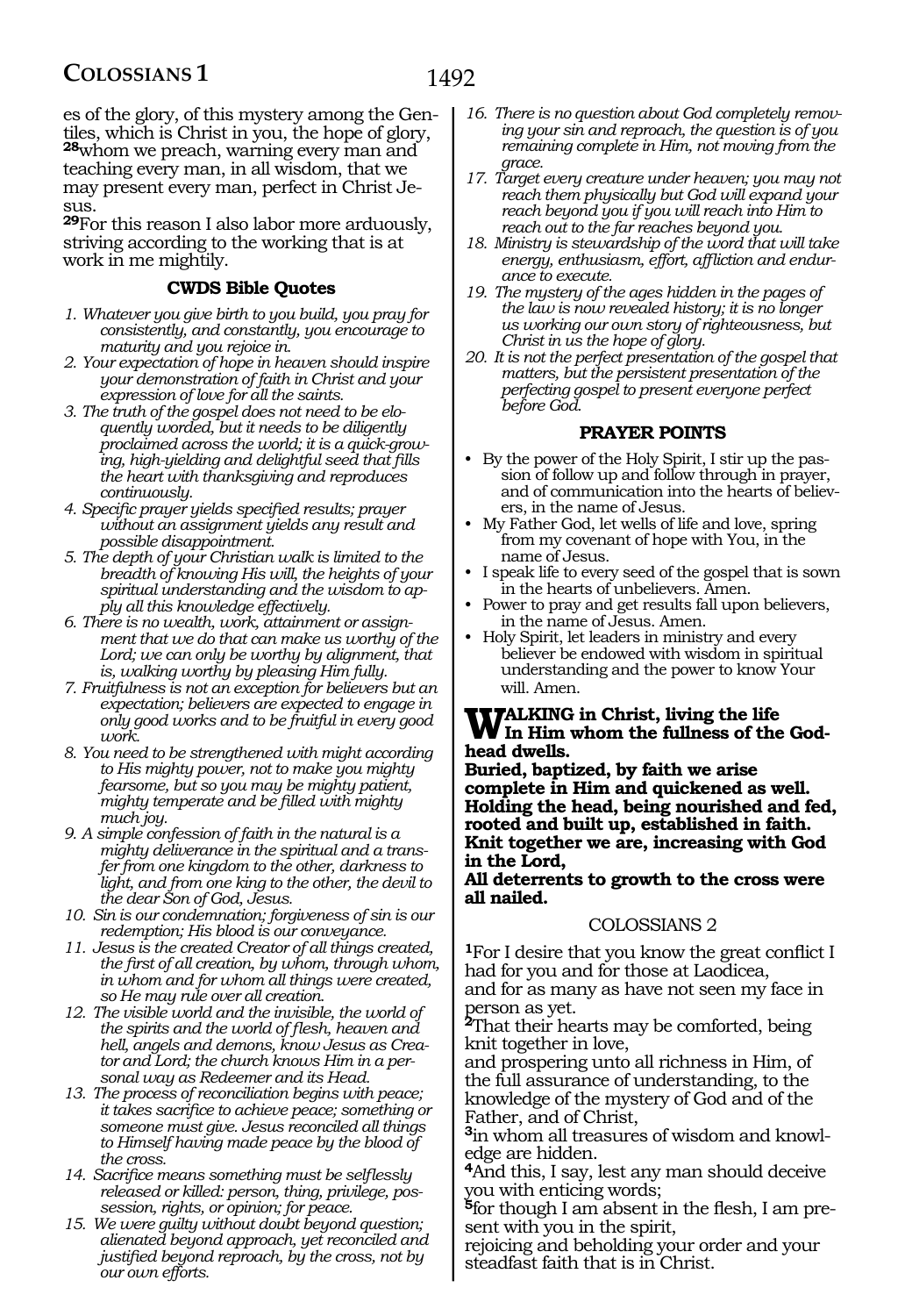**<sup>6</sup>**As you have received, Christ Jesus the Lord, even so walk, rooted and built up in Him,

**<sup>7</sup>**and established in faith, as you were taught, abounding in it with all thanksgiving.

**8**Beware lest any man spoils you through philosophy and vain deceits, after the traditions of men,

after the basic teachings of the world, and not according to Christ.

**<sup>9</sup>**For in Him the fullness of the Godhead dwells bodily;

**<sup>10</sup>**and you are complete in Him, who is the head of all power and principality.

**<sup>11</sup>**In Him also you are circumcised with the circumcision which is made without hands, by putting off the body of the sins of the flesh by the circumcision of Christ,

**<sup>12</sup>**buried with Him in baptism, in which you were also raised with Him through the faith in the operation of God, who has raised Him from the dead.

**<sup>13</sup>**And you who being dead in your sins and the uncircumcision of your flesh,

He has resurrected together with Him, having forgiven you all your trespasses,

**<sup>14</sup>**blotting out the hand-written ordinances that was against us, which was contrary to us, and taking it out of the way, nailing it to the cross.

**<sup>15</sup>**Having plundered principalities and powers, He made an open spectacle of them, triumphing over them in it.

**<sup>16</sup>**Now let no man judge you in food or in drink, or in respect to any holy day, or a new moon ordinance, or of the Sabbath days,

**<sup>17</sup>**which are a shadow of things to come, but the body is of Christ.

**18**Let no man rob you of your reward, by pretense of humility and the worship of angel, intruding into those things which he has not seen,

vainly puffed up by his own fleshy mind, **<sup>19</sup>**and not steadfastly committed to the Head from which everything flows;

from which the body, by joints and ligaments, nourished and knit together, increases with the increase of God.

**<sup>20</sup>**Therefore if you are dead with Christ from the basic laws of the world, then why are you subject to ordinances as though you are living in the world: **<sup>21</sup>**touch not, taste not, handle not,

**<sup>22</sup>**when all these shall perish with use, accord- ing to men's commandments and doctrines? **<sup>23</sup>**These things are similar in appearance to the wisdom of self-imposed religiosity and false humility

and the neglect of the body, without any hon- or, but instead to satisfy the flesh.

## **CWDS Bible Quotes**

*1. Love is an unbreakable thread that knits steadfastly together; it binds human minds and souls*  *and hearts.*

- *2. Understanding the knowledge of the mystery of God brings full assurance; the full assurance of that understanding is wealthy.*
- *3. To know wisdom without the fear of God is no wisdom. A person with all accomplishment without Christ has accomplished nothing and is without wisdom, for wisdom is foolish outside of Christ.*
- *4. You may enjoy the pleasures of knowledge and attainments but you must enter and discover Christ to find the real treasures of wisdom and knowledge; it is all hidden in Him.*
- *5. The physical restraint of your flesh cannot affect the reach of your spirit and the rejoicing and passion of your heart in others and for others.*
- *6. If the passion in you is untamable, the power in you to overcome physical obstacles and restrictions to reach out and fulfil your mission is unimaginable. Reach beyond restraint to astounding results.*
- *7. What you receive is what is given to you; what you walk in is what you give yourself to.*
- *8. To be built up in Jesus, you must be rooted in Jesus; to be rooted in Jesus you must be planted in the word.*
- *9. When you are rooted and built up in Jesus, you are established in the faith; this causes you to have a life overflowing with abundant joy and constant thanksgiving.*
- *10. The science of spiritual things is not logical or philosophical; it robs science of wisdom, and philosophy of logic.*
- *11. Philosophy, science, tradition and basic everyday wisdom and principles will rob you of your spiritual treasure obtained by simple faith.*
- *12. God is a Spirit, the Holy Spirit is God, but the fullness, that is, the complete character, power and attributes of who they are, was given a body in Christ; and the fullness of who Christ is, is giving a body in us; in Him we are complete.*
- *13. We are not working to achieve completeness, significance or accomplishment, we are working from a place of completeness, significance and accomplishment in Jesus; we are already complete in Him.*
- *14. We are circumspect because His crucifixion was our circumcision; our sins were cut away on the cross.*
- *15. We were dead in trespasses and baptism buried us; we were made alive in Christ and raised together with Him, but our sins are forever buried in the cross.*
- *16. The ordinances that contradict our faith were not abolished they were absolved and wiped out.*
- *17. Jesus took the nails in His hands to speak up for us so he could wipe out the hand written ordinances speaking out against us.*
- *18. Principalities and powers are defeated, disarmed, disenfranchised, rendered powerless and publicly paraded so there is no question of who has all power.*
- *19. Evil spiritual powers prey without power and tremble at the power of your prayers.*
- *20. Rituals ratify religion, but have no relevance to righteousness; the food, the drink, the festivals, show Christ but do not satisfy the cross.*
- *21. It is brainless to disconnect from your Head, literally; this is the effect of deviant worship. The knitting together of the body connected to and nourished by the Head, brings growth and Godgiven increase.*
- *22. When you impose on yourself what was nailed to*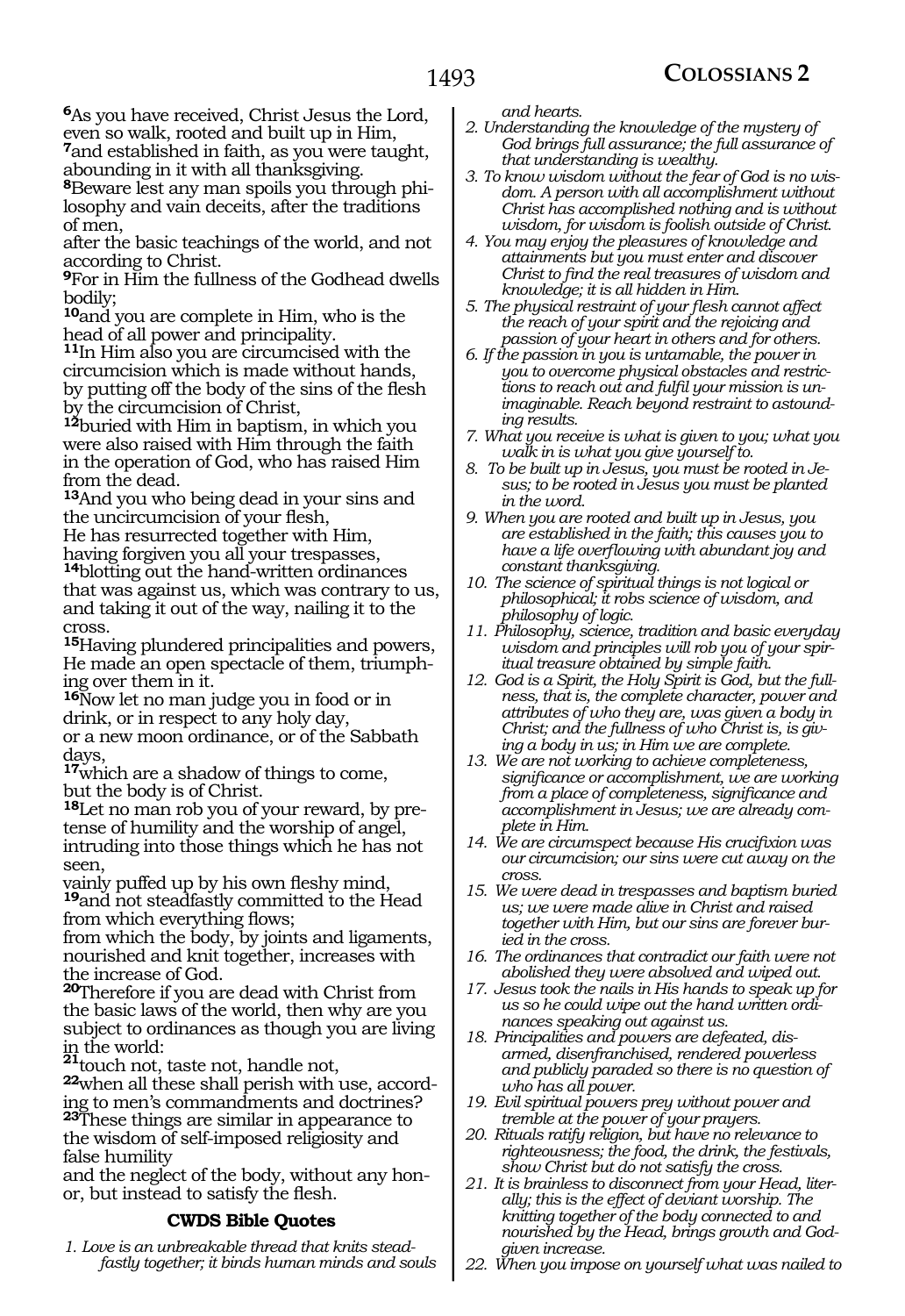*the cross, you propose to yourself that the cross was not adequate to carry you, and its efficacy does not impress you.*

- *23. It is best to regulate yourself to align with God's righteousness than to regulate His righteousness by imposing rules on yourself.*
- *24. Touch not, taste not, handle not, may make you feel as if you have sinned not, but it is stubborn ignorance that values not when it comes to selfindulgence.*
- *25. You cannot celebrate the flesh to contain, restrain or celibate the flesh; rituals are valueless.*
- *26. What you focus on will no doubt focus on you and become the focus of your life.*

# **PRAYER POINTS**

- Holy Spirit, bind the hearts of every believer across the globe with love, in the name of Jesus.
- My Father my God, open to me the door of the wealth of the knowledge of Your mysteries. Amen.
- I hide myself in You Father through my Lord Jesus Christ; this is my only wisdom. Amen.
- I will live in the fear of the living God; this is the wisdom I will celebrate. Amen.
- I refuse to be limited by my physical restraint; I am a spirit and I live from the spirit. Amen.

# **Where will you be when Christ shall appear?**

**Grouped with the earthy, or in glory's bright sphere?**

**Are your affections set on things above, Risen with Christ and in His love? Is God's word rich in you with all wisdom? Will you be found with malice and with wrath?**

**Or will His peace be ruling in your hearts? Yes, seek Him where He is found, And be found doing so when He comes.**

COLOSSIANS 3

**<sup>1</sup>**If you are risen with Christ, seek those things which are above,

where Christ is seated at the right hand of God.

**<sup>2</sup>**Set your affections on things above, not on things of the earth;

**<sup>3</sup>**for you are dead, and your life is hidden with Christ in God.

**<sup>4</sup>**When Christ who is our life appears, then you will also appear with Him in glory.

**<sup>5</sup>**Therefore mortify your members which are upon this earth: fornication, uncleanness, inordinate passion, evil desires and covetousness, which is idolatry.

**<sup>6</sup>**For the sake of these things God's wrath comes upon the children of disobedience, **<sup>7</sup>**in which you also walked once, when you had lived in them.

**<sup>8</sup>**But now you must also put all these things off: anger, malice, blasphemy, wrath, and put filthy language out of your mouth.

**<sup>9</sup>**Do not tell lies to each other since you have put off the old man with his deeds,

**<sup>10</sup>**and have put on the new man, which is

renewed in knowledge after the image of Him who created him,

**<sup>11</sup>**where there is no difference between Jew or Greek, bond or free, circumcision and uncircumcision,

Barbarian and Scythian, but Christ is all and in all.

**<sup>12</sup>**Put on therefore, holy and beloved, as God's elect,

a heart of mercy, humility of mind, kindness, meekness and all longsuffering;

**<sup>13</sup>**bearing with one another, forgiving each other.

If any man has a quarrel against any, as Christ forgave you, even so also you must forgive.

**<sup>14</sup>**And above all these things, put on love, which is the bond of perfection, a perfecting bond.

**<sup>15</sup>**Allow the peace of God to rule in your hearts,

to which also you are called in one body; and be thankful.

**<sup>16</sup>**Let the word of Christ dwell in you richly in all wisdom,

teaching and admonishing one another in psalms, hymns and spiritual songs,

singing to the Lord with grace in your hearts. **<sup>17</sup>**And whatever you do in word and in action, do all in the name of the Lord Jesus, giving thanks to God the Father, through Him.

**18**Wives, submit yourselves to your own husbands, as this is proper in the Lord.

**19**Husbands, love your wives and never be bit-<br>ter against them.

**<sup>20</sup>**Children, obey your parents in all things, for this is well-pleasing to the Lord.

**<sup>21</sup>**Fathers, do not provoke your children to anger, lest they should be discouraged.

**<sup>22</sup>**Servants, obey your masters in all things according to the flesh,

not with eyeservice as menpleasers, but with a genuine heart and with godly fear.

**<sup>23</sup>**And whatever you do, do it heartily, as to God and not to man,

**<sup>24</sup>**knowing that you shall receive the reward of your inheritance from the Lord, for you serve the Lord Christ.

**<sup>25</sup>**But he who does wrong shall receive for the wrong he has done,

and there is no partiality in judgment with God.

## **CWDS Bible Quotes**

- *1. You set your mind on what you seek to settle your search, for you can only reach for what your mind sees; a fixed heart cannot be distracted or deceived.*
- *2. It is best to be assured than insured; insurance covers you in the earth; assurance covers your eternity; insurance sets your heart on this life; assurance sets your heart above where Christ is sitting on His throne.*
- *3. Our life is not just in Christ, our life is Christ; you see me you see Christ. You will see my glory*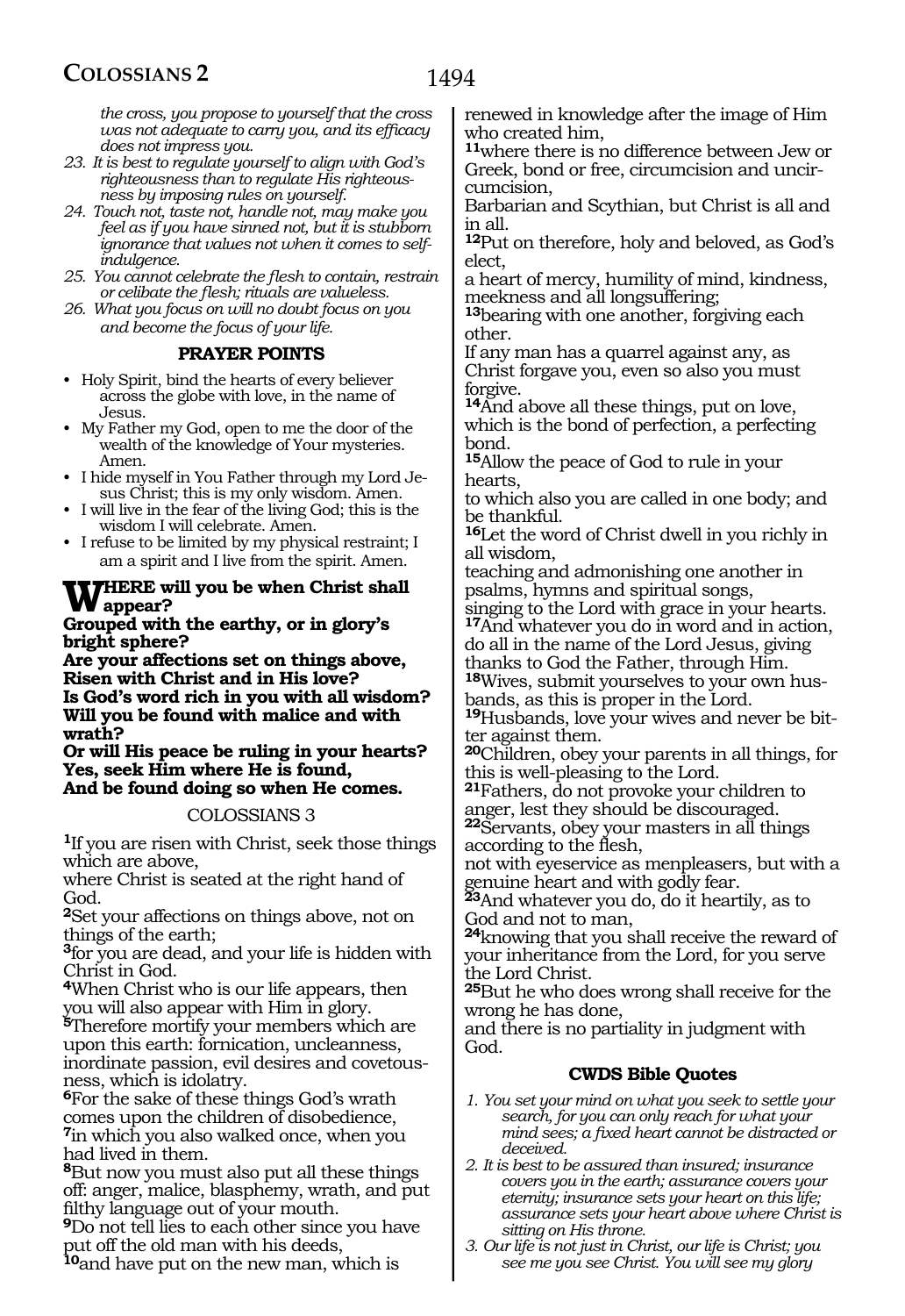*when you see His glory for I will be glorified with Him and will appear in His glory with Him.*

- *4. You see me but do not know me because you see the then me, which is the dead me; you look at me but cannot recognize me because the new me is hidden with Christ in God.*
- *5. Where the members of the old man: lust, greed and all flesh, are alive, you are dead; you put to death the flesh to come alive in Christ.*
- *6. Covetousness is not becoming, it is oblation; greed is not worth it, it is worship; whatever supersedes God in your heart is idolatry.*
- *7. The language you speak sets heaven off on your behalf or puts off heaven; put off filthy language, anger, wrath, malice and blasphemy from your mouth and heaven will put away the wrath of God designated against you.*
- *8. We do not lie, not because we cannot lie, but because there is no lie in us; love does not know how to lie for love is integrity.*
- *9. We wear the new person renewed in the knowledge of Christ; the old person wears us down, wears us away, and wears away the good in us.*
- *10. The old man has no true knowledge, but false information that programs it to self-destruct; the new person has new knowledge fully aligned with the Creator and His created purpose and designation.*
- *11. There is no racial, cultural or class barrier in Christ; Christ in everyone dissolves all the barriers to become everything.*
- *12. It is not just what you put off that matters but what you put on; if you put off the old man, but 'put off' to put on the new man then you will be weak and ineffective.*
- *13. You may have to bear what you cannot bless or even believe; you may have to forgive what burdens and aggravates you, in order to honorably put on love, which perfects us and binds us together in a perfect God.*
- *14. The word of God is rich but will have little effect on you unless you memorize it, meditate on it, teach it and mix it with worship, so it is in you richly and rich in your conversations.*
- *15. The strength of your Christian life is measured by the extent of the discipline that you adopt in devotion, meditation, study and worship; we should be joyful, worshipping, walking Bibles.*
- *16. It is not too menial to be spiritual; do everything, whatever it is, in the name of Jesus.*
- *17. Submission is not humiliation; it is humility; it is not removal of dignity, but alignment with authority and untimely God's.*
- *18. A bitter husband cannot make a better marriage; apply a bit of grace and forgiveness, and love will make the bitter better.*
- *19. It is for children to obey and fathers to exercise restraint; honor engages the heart of God; restraint sacrifices self to engage destiny and the calling of God.*
- *20. Your labor may be forced, but a bad attitude does not have to follow; align your attitude to the fear of the Lord and obedience and distinction in service becomes easy though it pains.*
- *21. Put everything in it, not because of who you are doing it for, but who you are doing it to; not because of who is working you, but who is rewarding you, the Lord Jesus.*

#### **PRAYER POINTS**

• Most Righteous Father, my heart is fixed on You;

I shall not be moved. Amen.

- My heart is settled; I have the blessed assurance of my hope in heaven and the Holy Spirit as my seal and guarantee. Amen.
- My Jesus my Lord, I make it no secret, I am nothing outside of You and I am everything in You. Amen.
- Holy Spirit, I embrace the newness of my life in You; put Christ on display in me. Amen.
- I declare that the old me is dead and I am hidden with Christ in God; I am alive in Christ and it feels great. Amen.

# **SHAKE** the salt from the shaker,<br> **S**and rub it on your words. **Then add some grace thereafter and serve it to the world.**

#### **Let this be the mode of your every answer. Now receive all my fellow ministers. We pray you stand perfect in God's will. Take heed that your ministry be fulfilled.**

#### COLOSSIANS 4

**<sup>1</sup>**Masters, give to your servants what is fair and just, knowing that you also have a Master in heaven.

**<sup>2</sup>**Continue in prayer, and watch prayerfully with thanksgiving,

**<sup>3</sup>**praying always for us that God would open unto us a door of utterance to speak the mystery of Christ, for which I am also in bonds, **<sup>4</sup>**that I may make it clear, as I ought to speak. **<sup>5</sup>**Now, walk in wisdom toward those who are without, redeeming the time.

**6**Let your speech be always with grace, seasoned with salt that you may know how you ought to answer every man.

**<sup>7</sup>**Tychicus, who stands with me, a beloved brother, a faithful minister of the word and fellow servant in the Lord, shall update you on all my affairs;

**<sup>8</sup>**I have sent him to you for this purpose, that he might know your situation,

and he shall bring comfort to your hearts, **<sup>9</sup>**along with Onesimus, a faithful brother and beloved, who is one of you.

And they shall make known to you all things that are done here.

**10**Aristarchus, my fellow prisoner, sends greetings, with Mark, the son of Barnabas's sister, (concerning whom you have received instructions; if he comes to you, receive him),

**<sup>11</sup>**and Jesus, who is called Justus, who is of the circumcision.

These are my only fellow-workers for the kingdom of God; they have been a comfort to me. **<sup>12</sup>**Epaphras, who is also one of you, a servant of Christ's, salutes you,

always laboring fervently in prayer for you that you may stand perfect and complete in all the will of God;

**<sup>13</sup>**for I bear record of him that he has a great zeal for you,

and for those who are at Laodicea and those who are in Hierapolis.

**<sup>14</sup>**Luke, the beloved physician, and Demas